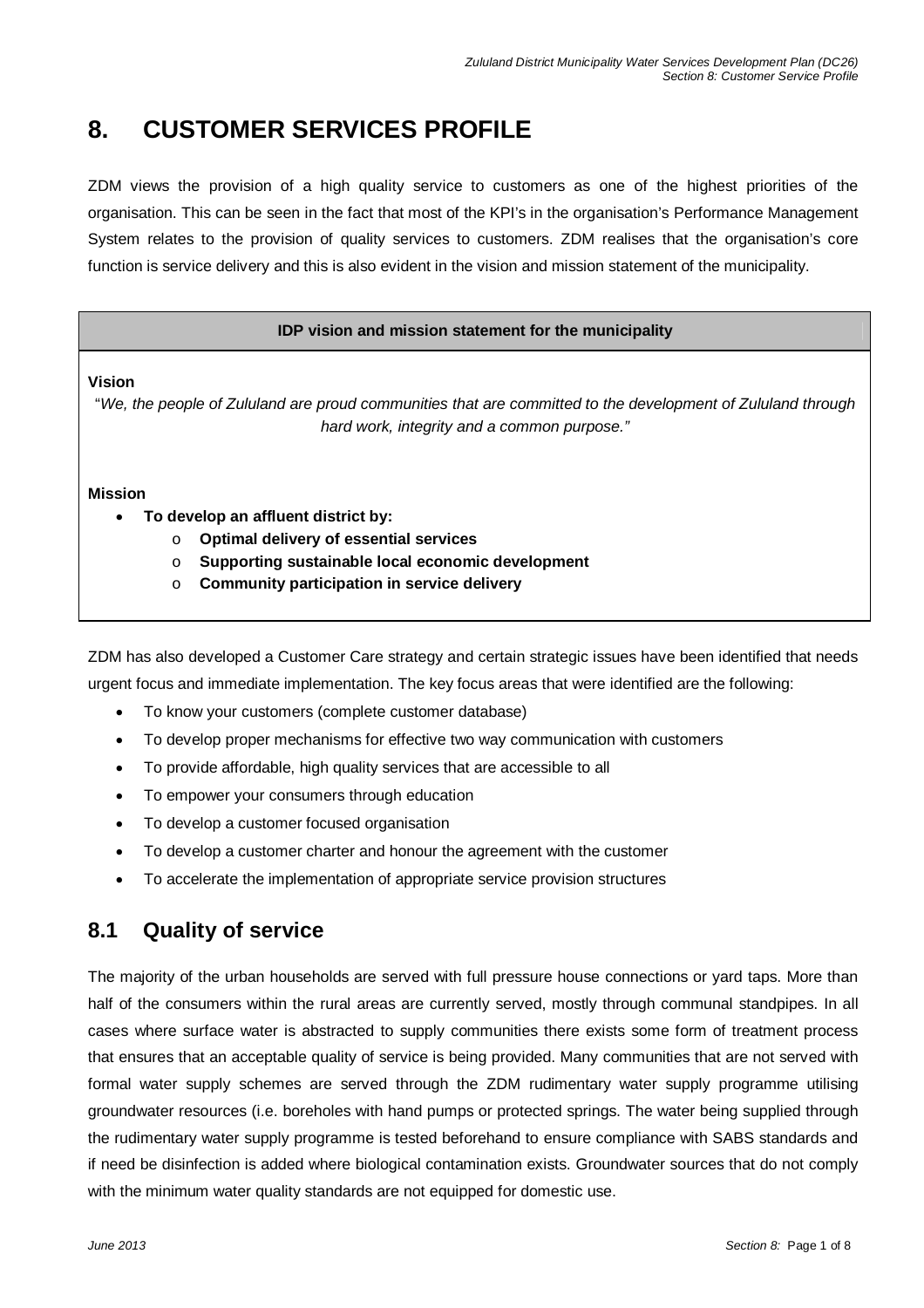Water quality is monitored by the WSA on an ongoing basis and it is expected of the water service providers to report on the water quality status of each scheme at least once a month. This reporting is part of the MANZI reporting system and the information is linked to specific schemes. Monthly reporting is also being done to DWAF and captured on the eWQMS system. Indicated in Table 8.1 (a) is a monthly water quality report that was produced through the system.

# **8.2 Consumer complaints**

ZDM has developed a system for the capturing and tracking of customer complaints, from the point where the complaint is recorded by the Customer Care centre, referred to specific individuals to deal with and closed out when finally dealt with. The system is called SIZA and records the time from when the complaint was lodged until the issue has been successfully completed. Response time to consumer complaints and the time it takes to deal with issues are therefore measured and can be reported on. Figures 8.2 a,b,c provide a view of system functionality.

## **Figure 8.2 (a): Siza Dashboard**



designed and developed by quarteX technologies

驆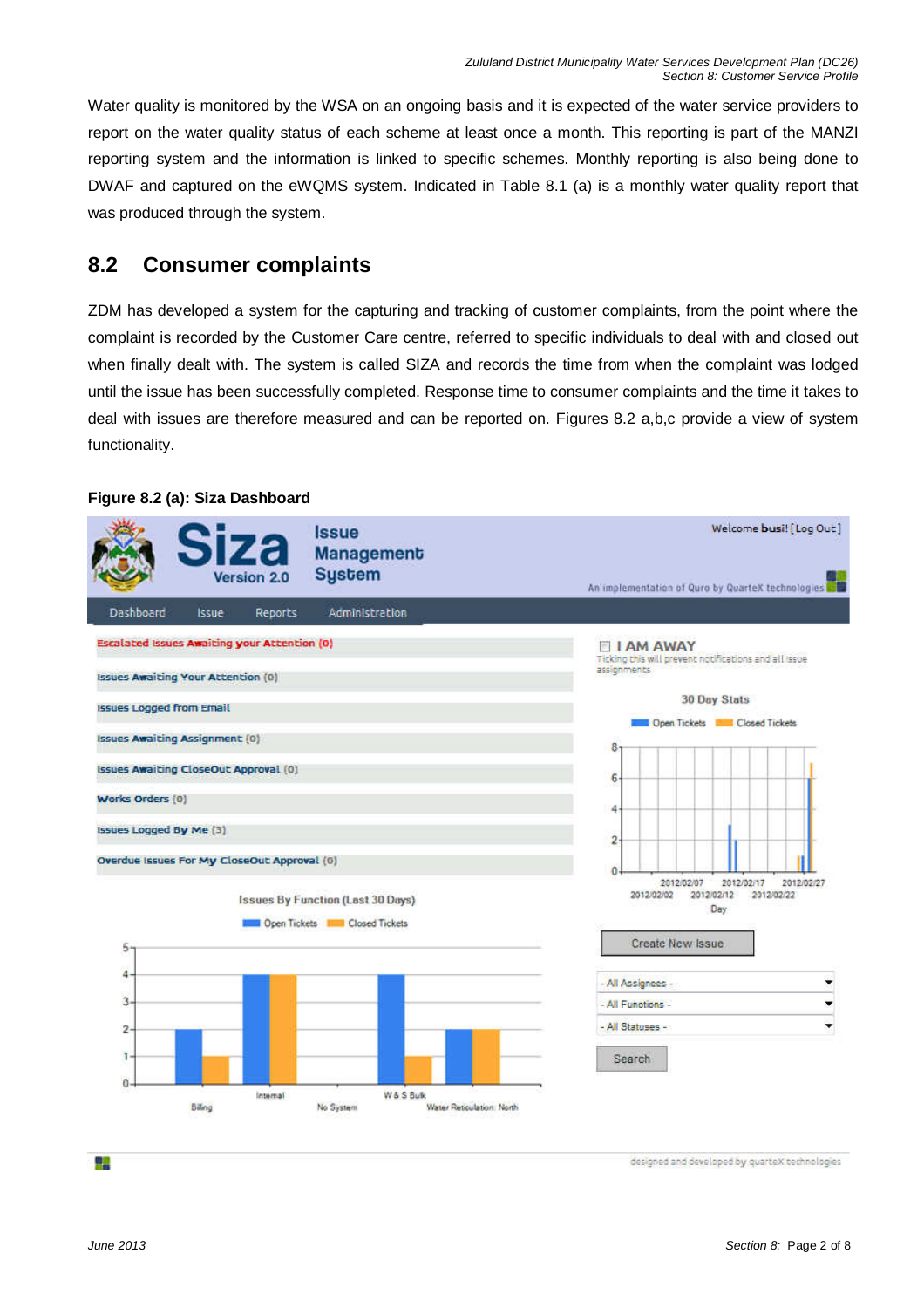| Reported By Busisizwe Zulu   |                                                                                                            |  |                   |                       |  |  |  |  |  |  |  |  |
|------------------------------|------------------------------------------------------------------------------------------------------------|--|-------------------|-----------------------|--|--|--|--|--|--|--|--|
| Cellphone                    | +27 (73) 155 8534                                                                                          |  | <b>Email</b>      | bzulu@zululand.org.za |  |  |  |  |  |  |  |  |
| Issue #                      |                                                                                                            |  |                   |                       |  |  |  |  |  |  |  |  |
| <b>Subject</b>               | Water leak at 145 Ngagane street                                                                           |  |                   |                       |  |  |  |  |  |  |  |  |
| <b>Function</b>              | <b>Water Reticulation: South</b><br>$\cdot$                                                                |  | <b>Issue Type</b> | Complaint<br>▼        |  |  |  |  |  |  |  |  |
|                              | Assigned To - Select Assignee -<br>$\overline{\phantom{m}}$                                                |  | <b>Priority</b>   | $5 - High$<br>▼       |  |  |  |  |  |  |  |  |
| <b>Issue Detail</b>          | Map                                                                                                        |  |                   |                       |  |  |  |  |  |  |  |  |
| <b>Add Detail / Response</b> |                                                                                                            |  |                   |                       |  |  |  |  |  |  |  |  |
|                              | There is a water leak wich appears to be located at the domestic meter for house number 145 Ngagane street |  |                   |                       |  |  |  |  |  |  |  |  |

# **Figure 8.2 (b): Capture new issue / Complaint**

# **Figure 8.2 (c): Issue Location**

| Works Order<br><b>Issue Detail</b><br>Мар<br>Show<br>-28.299504227312<br>Longitude<br>Clear<br>31.421525834583<br>Province City or Suburb:<br>$\mathbb{G}_2$<br>Search for an Area<br>Street Intersection:<br>Search for an Intersection<br>UTONE!<br><b>THE MEADER</b><br>Vaszano /<br><b>Contract Contract Contract</b><br>6<br>$-101$<br>Scale + 1 8692<br>Data Provided by MapT<br>31-42762 - 28.29672 |                      |  |  |  |  |
|------------------------------------------------------------------------------------------------------------------------------------------------------------------------------------------------------------------------------------------------------------------------------------------------------------------------------------------------------------------------------------------------------------|----------------------|--|--|--|--|
|                                                                                                                                                                                                                                                                                                                                                                                                            | <b>Issue History</b> |  |  |  |  |
|                                                                                                                                                                                                                                                                                                                                                                                                            | Latitude             |  |  |  |  |
|                                                                                                                                                                                                                                                                                                                                                                                                            |                      |  |  |  |  |
|                                                                                                                                                                                                                                                                                                                                                                                                            |                      |  |  |  |  |
|                                                                                                                                                                                                                                                                                                                                                                                                            |                      |  |  |  |  |
|                                                                                                                                                                                                                                                                                                                                                                                                            |                      |  |  |  |  |
|                                                                                                                                                                                                                                                                                                                                                                                                            |                      |  |  |  |  |
|                                                                                                                                                                                                                                                                                                                                                                                                            |                      |  |  |  |  |
|                                                                                                                                                                                                                                                                                                                                                                                                            |                      |  |  |  |  |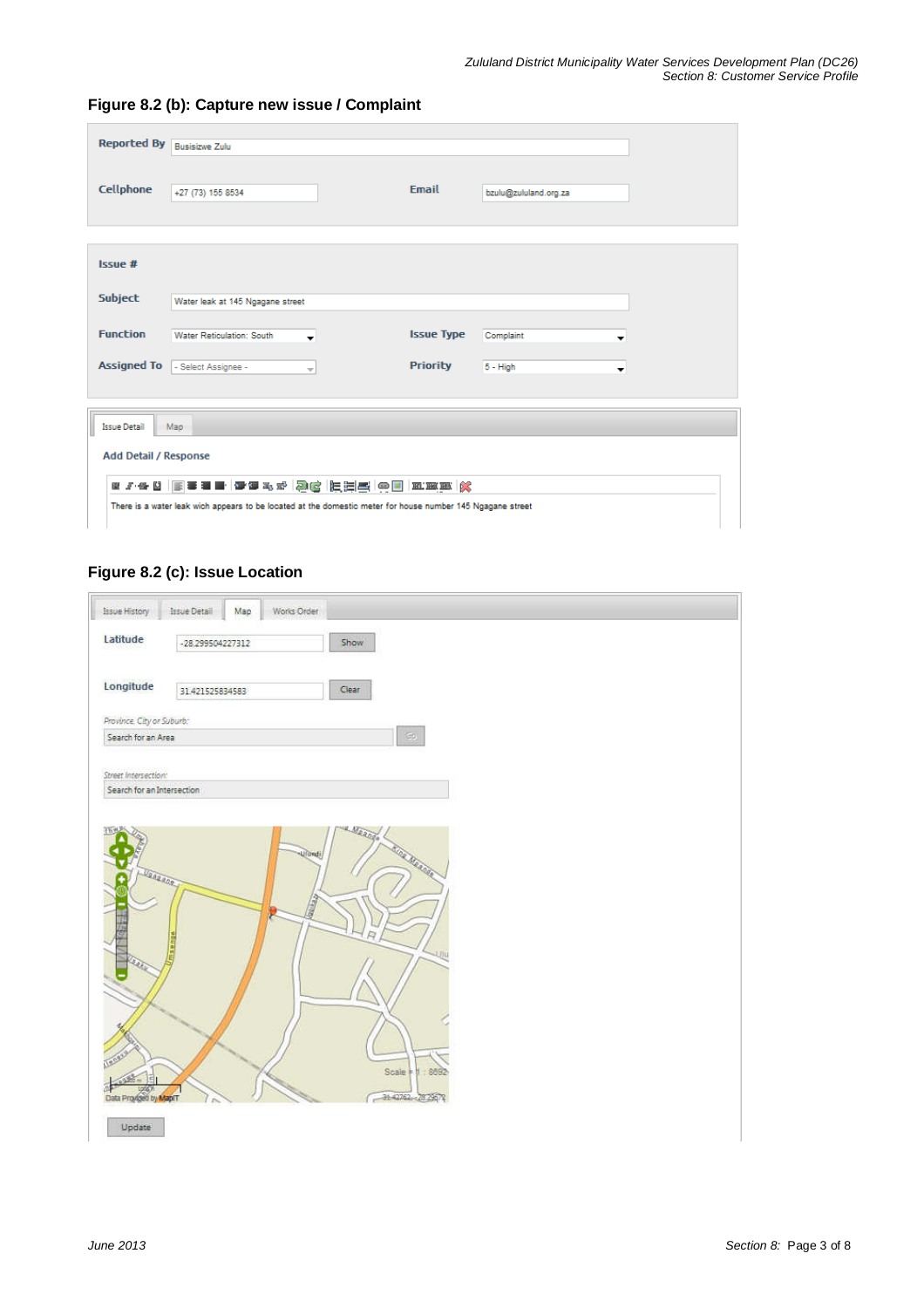Table 8.2 (a) herewith indicates the municipality's performance with respect to the provision of water services, as per the 2007/08 Performance Management scoring.

# **8.3 Health and Hygiene Awareness Education**

ZDM realises the importance of health and hygiene awareness education and strong emphasis is being placed on this with the roll-out of the sanitation programme in the district. The education is being done in collaboration with Department of Health and the ZDM social facilitators work closely with the health field officers to ensure an effective impact at community level. Department of Health officers also regularly follow up on this initial training after the sanitation programme has been concluded to ensure ongoing sustainability of health and hygiene practises.

The above mentioned is also one of the reasons why ZDM decided to implement sanitation simultaneously with the water roll out programme. This ensures a coordinated social effort with communities and the health and hygiene education has more of an impact if clean water is already available at the households.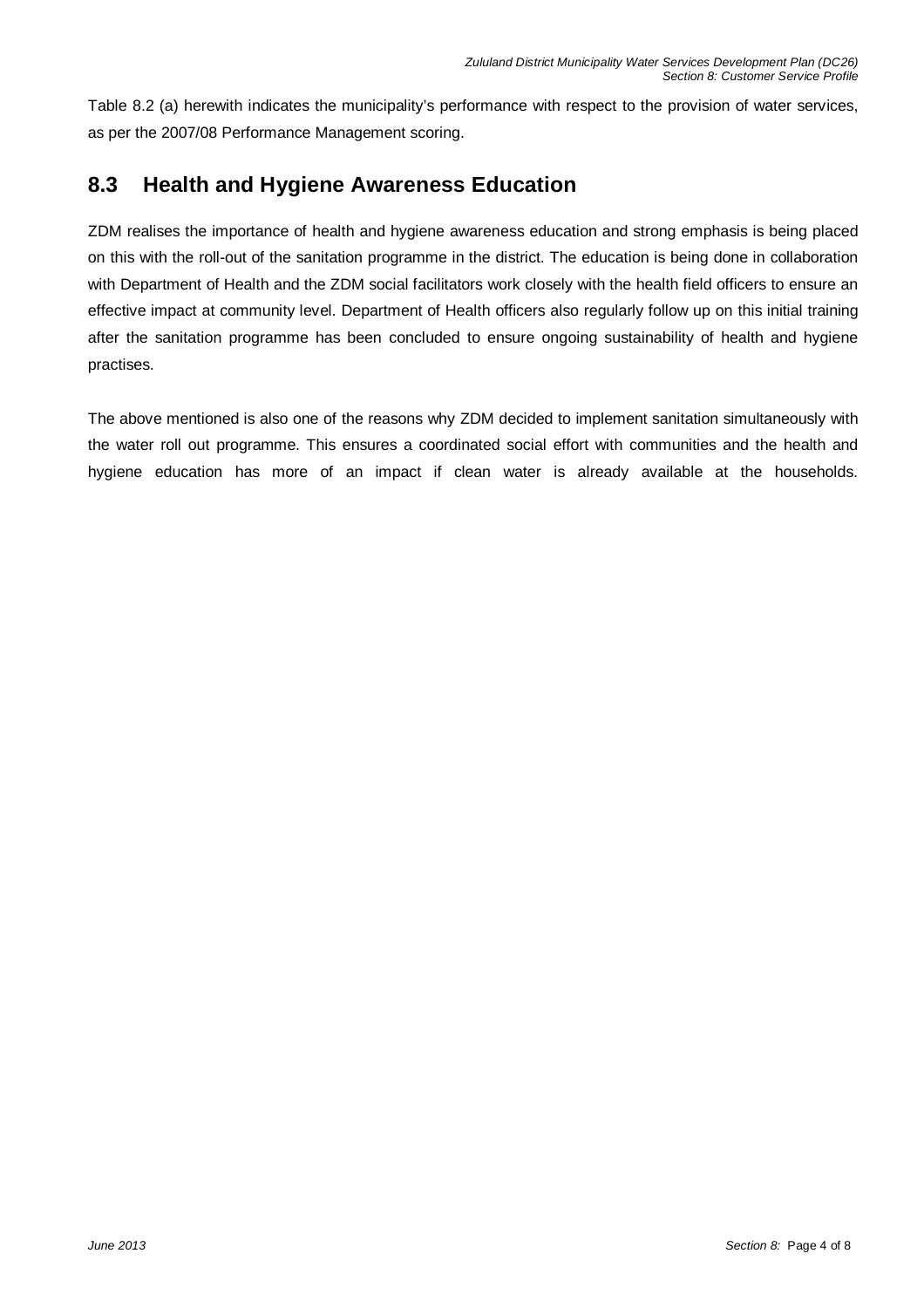### **Table 8.1 (b): Monthly water quality report**

| SchemeID       | Scheme<br>Name | Month | Year | No of Tests | Class        | Colour  | <b>Description</b>                                                                                        |
|----------------|----------------|-------|------|-------------|--------------|---------|-----------------------------------------------------------------------------------------------------------|
| $\overline{2}$ | Vryheid        | 3     | 2012 | 63          | IV           |         | Dangerous water quality - totally unsuitable for use. Acute effects may<br>occur                          |
| 13             | Coronation     | 3     | 2012 | 27          | IV           |         | Dangerous water quality - totally unsuitable for use. Acute effects may<br>occur                          |
| 14             | Hlobane        | 3     | 2012 | 23          | IV           |         | Dangerous water quality - totally unsuitable for use. Acute effects may<br>occur                          |
| 15             | eDumbe         | 3     | 2012 | 27          | $\mathbf{I}$ |         | Good water quality - suitable for use, rare instances of negative effects                                 |
| 21             | Louwsberg      | 3     | 2012 | 23          | Ш            |         | Poor water quality - unsuitable for use without treatment. Chronic effects<br>may occur                   |
| 30             | Enyathi        | 3     | 2012 | 14          | Ш            |         | Marginal water quality - conditionally acceptable, Negative effects may<br>occur in some sensitive groups |
| 37             | Mpungamhlope   | 3     | 2012 | 23          | IV           |         | Dangerous water quality - totally unsuitable for use. Acute effects may<br>occur                          |
| 38             | Makhosini      | 3     | 2012 | 4           | $\mathsf{I}$ |         | Marginal water quality - conditionally acceptable, Negative effects may<br>occur in some sensitive groups |
| 40             | Babanango      | 3     | 2012 | 23          | Ш            |         | Marginal water quality - conditionally acceptable, Negative effects may<br>occur in some sensitive groups |
| 45             | Golela         |       |      | 0           | No Data      | No Data | No Data                                                                                                   |
| 47             | Mandlakazi     | 3     | 2012 | 19          | Ш            |         | Marginal water quality - conditionally acceptable, Negative effects may<br>occur in some sensitive groups |
| 50             | Enyokeni       | 3     | 2012 | 23          | IV           |         | Dangerous water quality - totally unsuitable for use. Acute effects may<br>occur                          |
| 51             | Kombuzi        | 3     | 2012 | 14          | IV           |         | Dangerous water quality - totally unsuitable for use. Acute effects may<br>occur                          |
| 57             | Nongoma        | 3     | 2012 | 31          | Ш            |         | Poor water quality - unsuitable for use without treatment. Chronic effects<br>may occur                   |
| 97             | Ophuzane       | 3     | 2012 | 14          | Ш            |         | Marginal water quality - conditionally acceptable, Negative effects may<br>occur in some sensitive groups |
| 99             | Tholakela      |       |      | 0           | No Data      | No Data | No Data                                                                                                   |
| 104            | Frischgewaagd  | 3     | 2012 | 55          | Ш            |         | Marginal water quality - conditionally acceptable, Negative effects may<br>occur in some sensitive groups |
| 106            | eMondlo        | 3     | 2012 | 63          | IV           |         | Dangerous water quality - totally unsuitable for use. Acute effects may<br>occur                          |
| 116            | Msibi          | 3     | 2012 | 14          | Ш            |         | Marginal water quality - conditionally acceptable, Negative effects may<br>occur in some sensitive groups |
| 118            | Nkonsientsha   |       |      | 0           | No Data      | No Data | No Data                                                                                                   |
| 119            | Belgrade       | 3     | 2012 | 23          | IV           |         | Dangerous water quality - totally unsuitable for use. Acute effects may<br>occur                          |
| 120            | Khiphunyawo    | 3     | 2012 | 14          | Ш            |         | Marginal water quality - conditionally acceptable, Negative effects may<br>occur in some sensitive groups |
| 122            | Khambi         | 3     | 2012 | 14          | $\mathsf{I}$ |         | Good water quality - suitable for use, rare instances of negative effects                                 |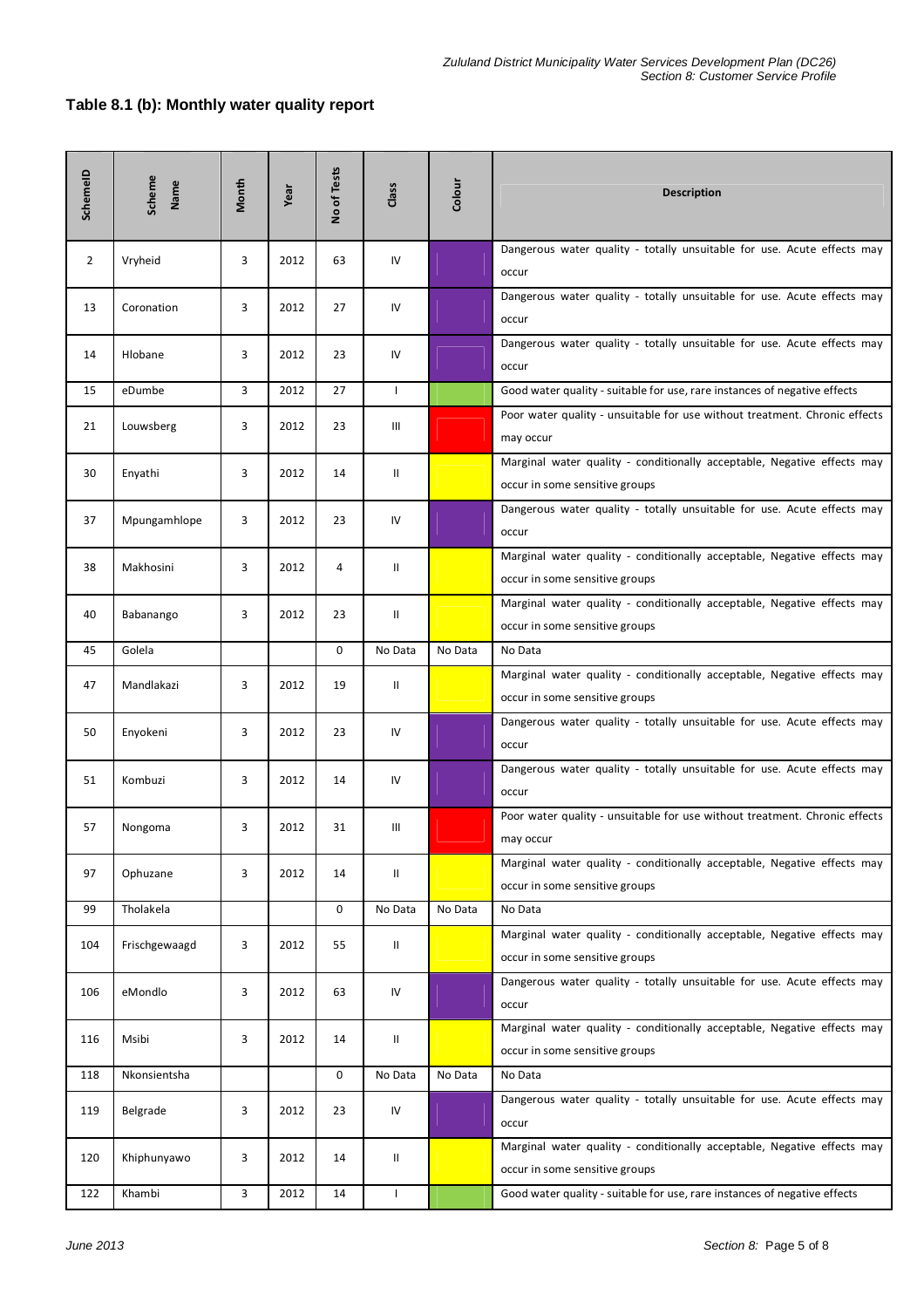#### Zululand District Municipality Water Services Development Plan (DC26) Section 8: Customer Service Profile

| 128 | Osingisingini | 3              | 2012 | 10       | $\mathbf{I}$ |         | Marginal water quality - conditionally acceptable, Negative effects may<br>occur in some sensitive groups |
|-----|---------------|----------------|------|----------|--------------|---------|-----------------------------------------------------------------------------------------------------------|
| 139 | Ceza          | 3              | 2012 | 19       |              |         | Good water quality - suitable for use, rare instances of negative effects                                 |
| 140 | Sidinsi       |                |      | $\Omega$ | No Data      | No Data | No Data                                                                                                   |
| 147 | Ulundi        | 3              | 2012 | 79       | IV           |         | Dangerous water quality - totally unsuitable for use. Acute effects may<br>occur                          |
| 161 | Pongola       | 3              | 2012 | 59       | $\mathbf{H}$ |         | Marginal water quality - conditionally acceptable, Negative effects may<br>occur in some sensitive groups |
| 163 | Spekboom      |                |      | $\Omega$ | No Data      | No Data | No Data                                                                                                   |
| 164 | Khangela      | 3              | 2012 | 23       | $\mathbf{H}$ |         | Marginal water quality - conditionally acceptable, Negative effects may<br>occur in some sensitive groups |
| 165 | Mvuzini       | $\overline{3}$ | 2012 | 14       |              |         | Good water quality - suitable for use, rare instances of negative effects                                 |
| 334 | Itshelejuba   | 3              | 2012 | 23       |              |         | Good water quality - suitable for use, rare instances of negative effects                                 |
| 341 | Thulasizwe    | 3              | 2012 | 19       | IV           |         | Dangerous water quality - totally unsuitable for use. Acute effects may<br>occur                          |
| 350 | Masokaneni    | 3              | 2012 | 10       | IV           |         | Dangerous water quality - totally unsuitable for use. Acute effects may<br>occur                          |
| 351 | Purim         | 3              | 2012 | 14       | IV           |         | Dangerous water quality - totally unsuitable for use. Acute effects may<br>occur                          |
| 352 | Gumbi         | 3              | 2012 | 14       |              |         | Good water quality - suitable for use, rare instances of negative effects                                 |
| 360 | Usuthu        | 3              | 2012 | 19       | IV           |         | Dangerous water quality - totally unsuitable for use. Acute effects may<br>occur                          |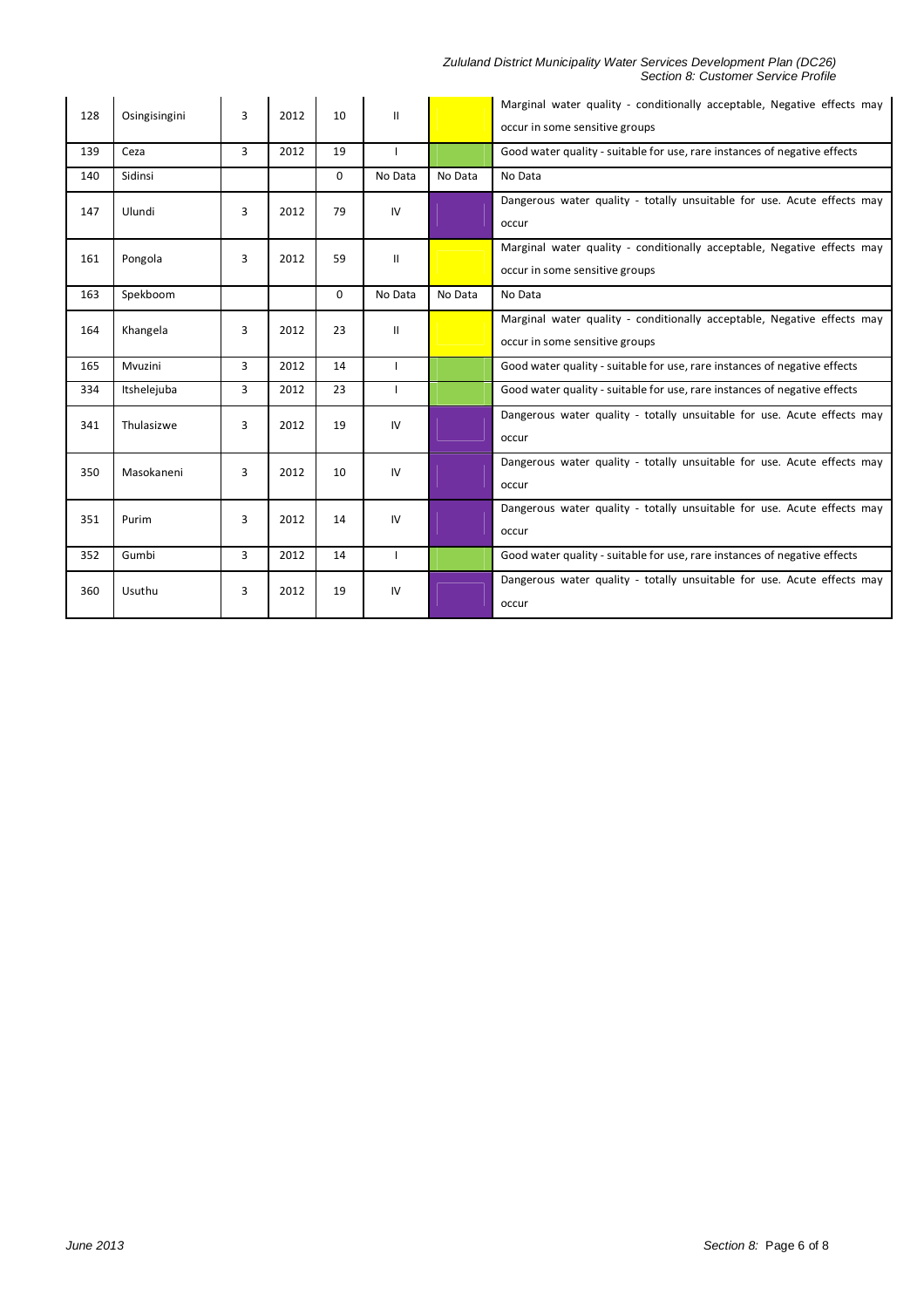### **Table 8.2 (a): 2013/2014 Performance Management KPI's for the provision of water services**

#### KPA: Basic Service Delivery

Critical Success Factor: Water & Sanitation

Key Objective: To progressively provide a cost effective, reliable water service at a good quality to all potential consumers in the district

|                                               |                 |                                                                  |                         |                                                   |                               |                 |                                                              | 2012/13 projections                              |                                                                         |                            | 2013/14          | 2014/15          | 2015/16          |      |
|-----------------------------------------------|-----------------|------------------------------------------------------------------|-------------------------|---------------------------------------------------|-------------------------------|-----------------|--------------------------------------------------------------|--------------------------------------------------|-------------------------------------------------------------------------|----------------------------|------------------|------------------|------------------|------|
| <b>Objective</b>                              | Unit of measure | Indicator                                                        | <b>KPI</b><br><b>No</b> | <b>Standard</b>                                   | <b>Program driver</b>         | <b>Baseline</b> | Q <sub>1</sub>                                               | Q2                                               | Q3                                                                      | Q4                         | Annual<br>target | Annual<br>target | Annual<br>target | Ward |
| Review and<br>facilitate the<br>District WSDP | Date            | Approved WSDP plan                                               | 1                       | $\overline{\phantom{a}}$                          | HOD:Planning                  | 31-May          | Identify and agree on<br>areas for review by<br>30 Sept 2012 | Briefing with<br>Service Provider by<br>Nov 2012 | Draft WSDP<br>submitted to<br>Council for<br>approval by 30<br>Mar 2013 | Approved plan by 30<br>Jun | 30-Jun           | 30-Jun           | 30-Jun           |      |
|                                               | %               |                                                                  |                         |                                                   |                               | 64.51%          | 0.35%                                                        | 0.14%                                            | 0.21%                                                                   | 0.20%                      | 0.90%            | 0.90%            | 0.90%            | All  |
| Provide free basic                            |                 | Percentage of<br>ouseholds with access                           |                         |                                                   |                               |                 | 64.86%                                                       | 65.00%                                           | 65.21%                                                                  | 65.41%                     | 65.41%           | 65.45%           | 65.45%           |      |
| water                                         |                 | to basic level of water<br>(as per WSDP)                         | $\overline{2}$          | $\sim$                                            | <b>HOD:Technical Services</b> |                 | 500                                                          | 200                                              | 300                                                                     | 286                        | 1286             | 1286             | 1286             |      |
|                                               | Number          |                                                                  |                         |                                                   |                               | 91952           | 92452                                                        | 92652                                            | 92952                                                                   | 93238                      | 93238            | 93238            | 93238            | All  |
| Improve access to<br>free water               | $\%$            | Percentage of                                                    |                         | $\overline{\phantom{a}}$                          | <b>HOD:Technical Services</b> | 64.51%          | 0.73%                                                        | 0.42%                                            | 0.49%                                                                   | 0.33%                      | 1.97%            | 1.97%            | 1.97%            | All  |
|                                               |                 | households earning<br>less than R1100 pm                         |                         |                                                   |                               |                 | 65.24%                                                       | 65.66%                                           | 66.15%                                                                  | 66.48%                     | 66.48%           | 66.48%           | 66.48%           |      |
|                                               | Number          | with access to free<br>water (Note:                              | $\overline{\mathbf{3}}$ |                                                   |                               |                 | 550                                                          | 400                                              | 400                                                                     | 186                        | 1536             | 1536             | 1536             |      |
|                                               |                 | Rudimentary LOS<br>included)                                     |                         |                                                   |                               | 91952           | 92502                                                        | 92902                                            | 93302                                                                   | 93488                      | 93488            | 93488            | 93488            | All  |
| Improve water<br>quality                      | Number          | Number of water<br>quality tests as per the<br>approved strategy | $\overline{4}$          | No. of water<br>quality as per<br><b>SANS 241</b> | HOD:Technical Services        | 1735            | 459                                                          | 459                                              | 459                                                                     | 459                        | 1836             | 1836             | 1836             | All  |
|                                               | %               |                                                                  |                         |                                                   |                               | 63.07%          | 0.70%                                                        | 1.6%                                             | 1.6%                                                                    | 0.7%                       | 4.6%             | 4.6%             | 4.6%             | All  |
|                                               |                 | Percentage of<br>households with access                          |                         |                                                   |                               |                 | 63.77%                                                       | 65.37%                                           | 66.97%                                                                  | 67.67%                     | 67.7%            | 67.7%            | 67.7%            |      |
| Provide free basid<br>sanitation services     | Number          | to basic level of<br>sanitation (as per                          | 5                       | $\overline{\phantom{a}}$                          | <b>HOD:Technical Services</b> | 89902           | 1000                                                         | 2300                                             | 2300                                                                    | 1000                       | 6600             | 6600             | 6600             | All  |
|                                               |                 | WSDP)                                                            |                         |                                                   |                               |                 | 90902                                                        | 93202                                            | 95502                                                                   | 96502                      | 96502            | 96502            | 96502            |      |
| Improve access to                             | %               |                                                                  |                         |                                                   |                               | 63.07%          | 0.70%                                                        | 1.6%                                             | 1.6%                                                                    | 0.7%                       | 4.6%             | 4.6%             | 4.6%             |      |
|                                               |                 | Percentage of<br>households earning                              |                         |                                                   |                               |                 | 63.77%                                                       | 65.37%                                           | 66.97%                                                                  | 67.67%                     | 67.7%            | 67.7%            | 67.7%            | All  |
| free sanitation                               |                 | less than R1100 pm<br>with access to free                        | 6                       | $\blacksquare$                                    | <b>HOD:Technical Services</b> |                 | 1000                                                         | 2300                                             | 2300                                                                    | 1000                       | 6600             | 6600             | 6600             | All  |
|                                               | Number          | basic sanitation                                                 |                         |                                                   |                               | 89902           | 90902                                                        | 93202                                            | 95502                                                                   | 96502                      | 96502            | 96502            | 96502            |      |